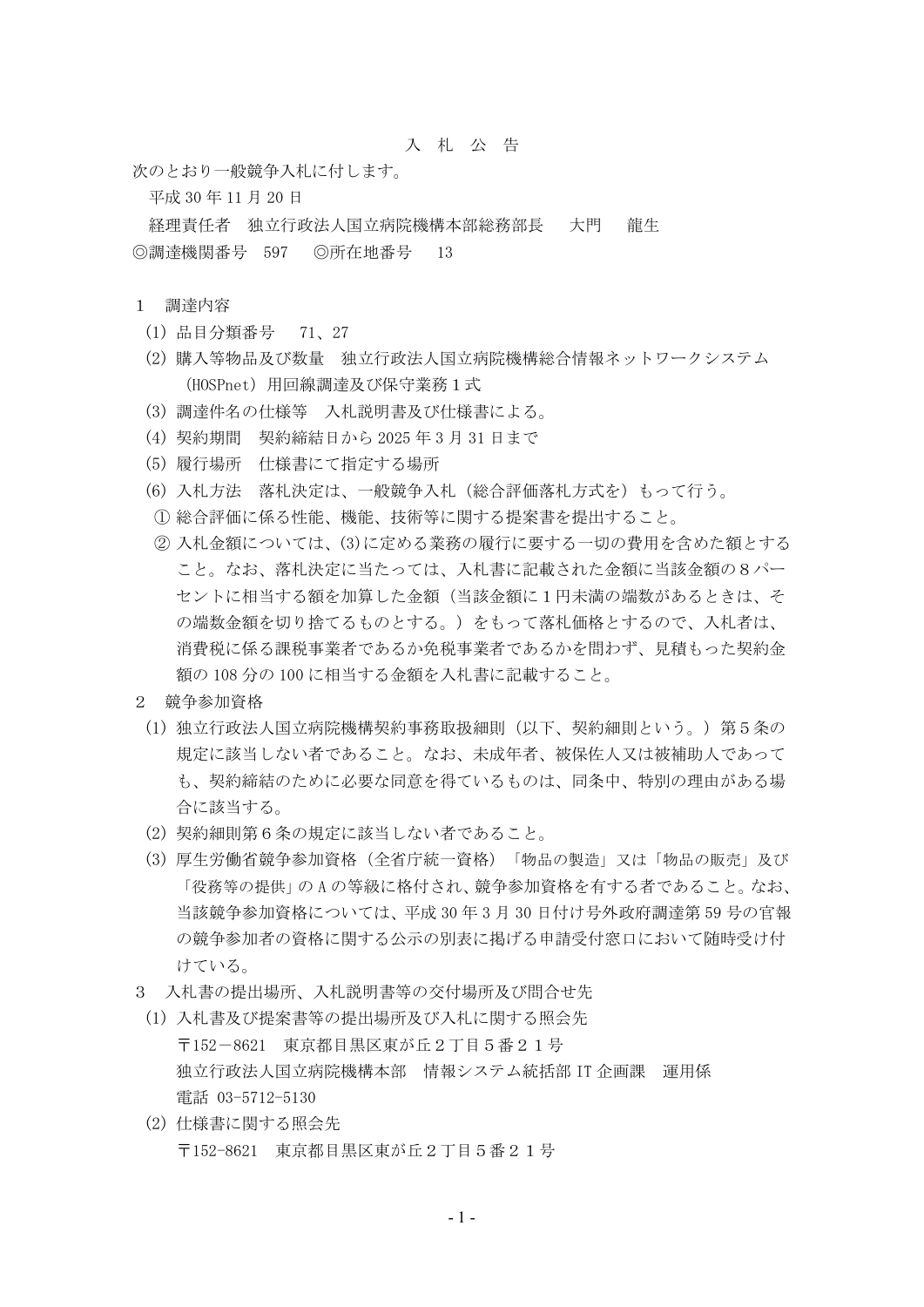独立行政法人国立病院機構本部 情報システム統括部 IT 企画課 運用係 電話 03-5712-5130

- (3) 入札説明書の交付方法
	- ① 交付期間 平成 30 年 11 月 20 日から平成 31 年 1 月 9 日まで。
	- ② 交付時間 平日 9:30 から 17:00 まで。
	- ③ 交付場所 上記(2)に同じ。
- (4) 入札説明会の日時及び場所 平成 30 年 12 月 6 日 10 時 00 分 本部 3 階会議室 31
- (5) 入札書の受領期限 平成 31 年 1 月 10 日 15 時 00 分
- (6) 開札の日時及び場所 平成 31 年 1 月 17 日 11 時 00 分 本部 3 階会議室 32
- 4 その他
	- (1) 契約手続において使用する言語及び通貨 日本語及び日本国通貨
	- (2) 入札保証金及び契約保証金 免除
	- (3) 入札者に要求される事項 この一般競争に参加を希望する者は、封印した入札書に 本公告に示した物品を納入できることを証明する書類を添付して入札書の受領期限 までに提出しなければならない。入札者は、開札日の前日までの間において、経理 責任者から当該書類に関し説明を求められた場合は、それに応じなければならない。
	- (4) 入札の無効 本公告に示した競争参加資格のない者の提出した入札書、入札者に求 められる義務を履行しなかった者の提出した入札書は無効とする。
	- (5) 契約書作成の要否 要
	- (6) 落札者の決定方法 本公告に示した物品を納入できると経理責任者が判断した資料 を添付して入札書を提出した入札者であって、契約細則第 21 条の規定に基づいて作 成された予定価格の制限の範囲内で最低価格をもって有効な入札を行った入札者を 落札者とする。
	- (7) 詳細は入札説明書による。
- 5 Summary
	- (1) Official in charge of disbursement of the procuring entity: Tatsuo Daimon, Director, Department of General Affairs, National Hospital Organization Headquarters
	- (2) Classification of the services to be procured : 71,27
	- (3) Nature and quantity of the services to be required : Development and maintenance of networks for next National Hospital Organization general information network system (HOSPnet) 1 set
	- (4) Fulfillment period : From Contract date to March 31, 2025
	- (5) Fulfillment place : The place specified by the official in charge of disbursement of the procuring entity
	- (6) Qualification for participating in the tendering procedures : Suppliers eligible for participating in the proposed tender are those who shall :
	- ① not come under Article 5 of the Regulation concerning Contract for National